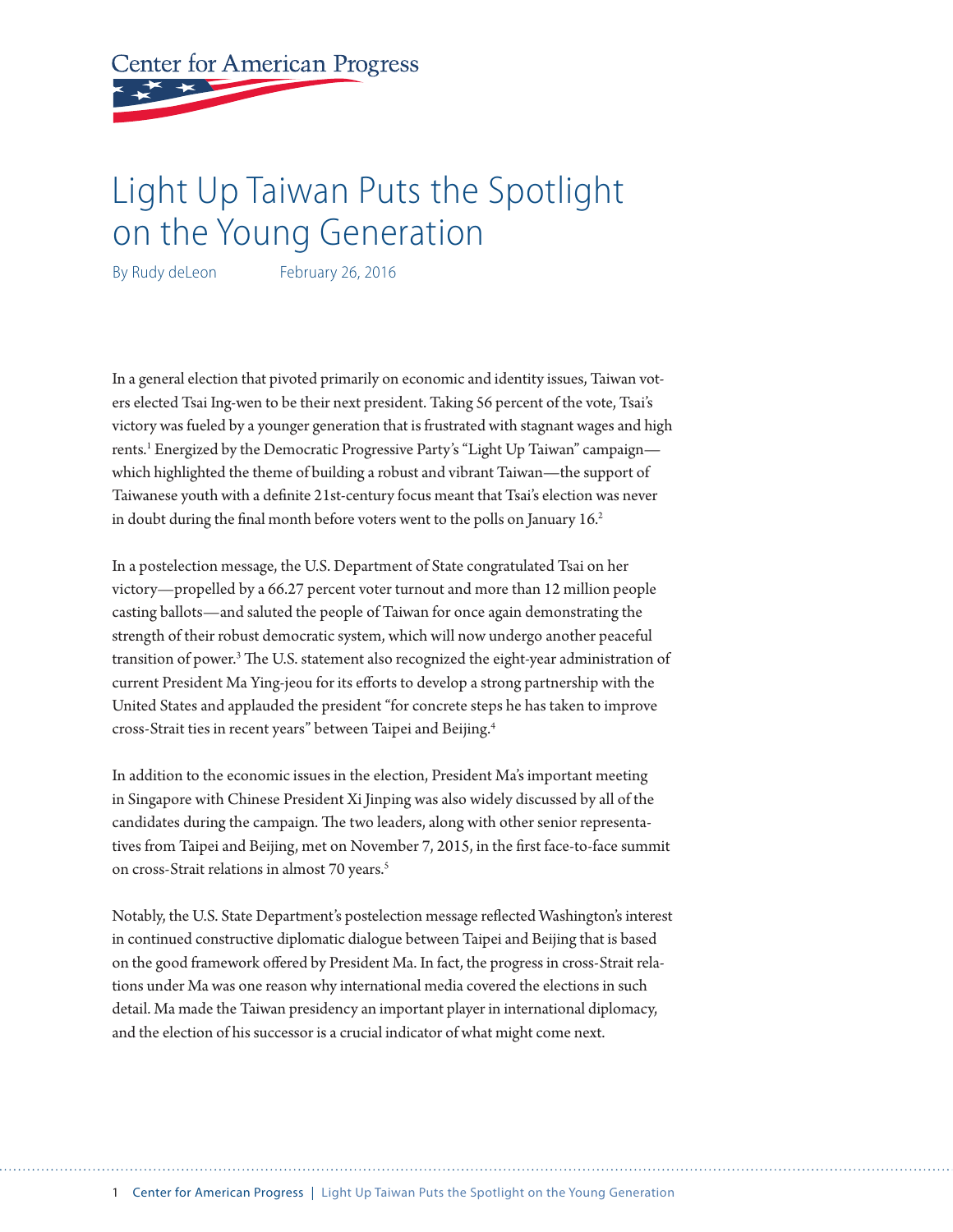Next on the Taiwanese agenda will be the transition between administrations as President-elect Tsai prepares to take office in May. Tsai has already signaled that her administration will select its words carefully when it comes to cross-Strait relations, stating on election night that the new administration "will work toward maintaining the status quo for peace and stability across the Taiwan Strait in order to bring the greatest benefit and well-being to the Taiwanese people."6

In fact, as President-elect Tsai prepares to take office, there are three key elements from the current dialogue that should inform continued cross-Strait exchange.

First, the status quo arrangement now referred to as the 1992 Consensus is broadly defined and allows leaders on both sides of the Strait to engage and resolve topical issues through practical dialogue. This allows leaders to solve what they can solve today, make progress, and place other disagreements on the agenda for a future opportunity. Under this approach, real progress has already been made in travel and cultural exchange between Taiwan and the mainland. The next step—establishing liaison offices in both countries—would provide for even more direct contact by creating a formal system for direct exchange on a variety of economic, cultural, and political interests.

Second, President Ma's strategy, using what can be described as an approach of "no surprises," has allowed both Beijing and Washington to engage separately with Taiwan and have confidence that their interactions would not produce a cross-Strait surprise due to unexpected, last-minute policy changes or announcements. Officials in Beijing would be wise to continue their own practice of "no surprises" by maintaining a practical posture of avoiding threats and military exercises that could distract from a peaceful government transition in Taiwan.

Finally, diplomatic progress is good, but middle-class economic confidence is essential in a democracy. Much progress has been made on economic engagement between Taiwan and China, as well as in the broader region. But economic development remains the greatest challenge, especially for young people who have yet to see economic gain since the benefits of the global economy have not yet boosted opportunities for Taiwanese Millennials. Young people are an important constituency in Taiwan and exert a major influence among the 1.8 million new voters who participated in the January 2016 election.7 This restless younger generation—educated in the 21st century, technology-savvy and connected, and dashing around on Vespa bikes—is searching to fulfill its ambitions and continues to look to its leaders for direction.<sup>8</sup>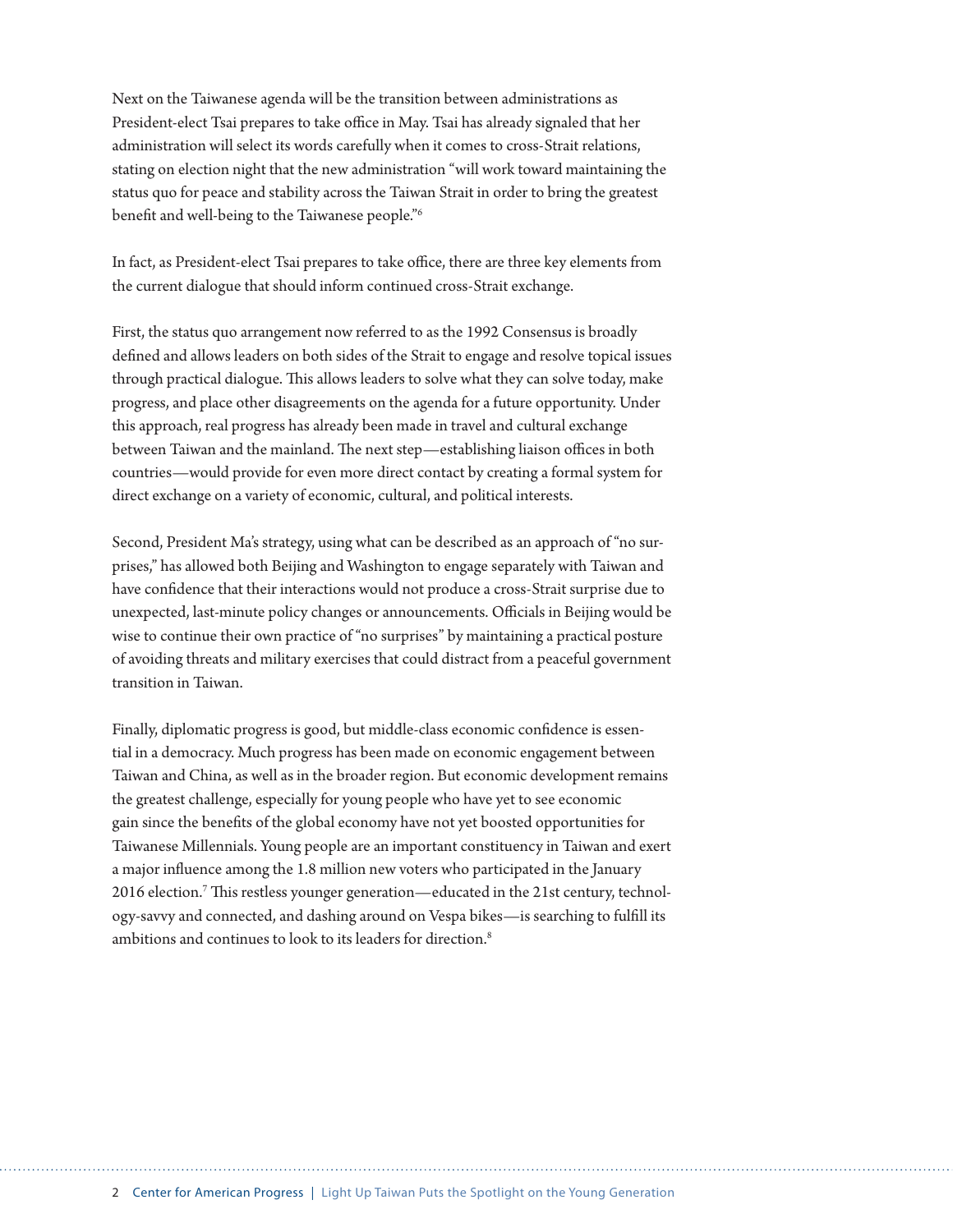

Young people are an important constituency in Taiwan and are a major influence among the 1.8 million new voters who participated in the January 2016 election. This restless younger generation that calls itself generation Taiwan—well-educated and focused on the 21st century, technologysavvy and connected, and dashing around Taipei on their Vespa bikes—is searching to fulfill its ambitions.

Photo: CAP/Rudy deLeon

### The status quo as a diplomatic tool

In October 1992, Beijing's Association for Relations Across the Taiwan Straits, or ARATS, and Taipei's Straits Exchange Foundation, or SEF, held talks in Hong Kong and reached an informal consensus premised on the assumption that there exists one China, while agreeing to differ on its political definition. This allowed each side the opportunity to move forward on particular bilateral understandings while putting aside more complicated disagreements. Although originally described as "one China, different interpretations," the Kuomintang—or KMT—substituted the term 1992 Consensus to provide even more latitude in the cross-Strait exchange.<sup>9</sup> Others may simply refer to this arrangement as the status quo.

Since 2008, however, the flexibility of this approach has proved to be a useful tool in cross-Strait diplomacy. For example, agreements are now in place that provide for direct flights between 61 cities across the Strait. As a result, tourist visits between the two countries increased from 300,000 visits to 3.9 million visits annually during Ma's presidency.10 On the economic side, Taiwan has joined critical China supplier networks that support global manufacturing and commerce. In education, students from Chinese communities can enroll in Taiwanese colleges to complete their undergraduate degrees. And as mentioned earlier, discussions are currently underway to create government liaison offices to further expand cross-Strait opportunities.

At the same time, Taiwan has resolved fishing disputes with Japan in a move to settle historic claims over fishing rights. Reaching this agreement allows for a common understanding between Taiwan and Japan on practices that include no use of force, prior notification before engagement, and the prompt release of any fishermen detained in questioned areas.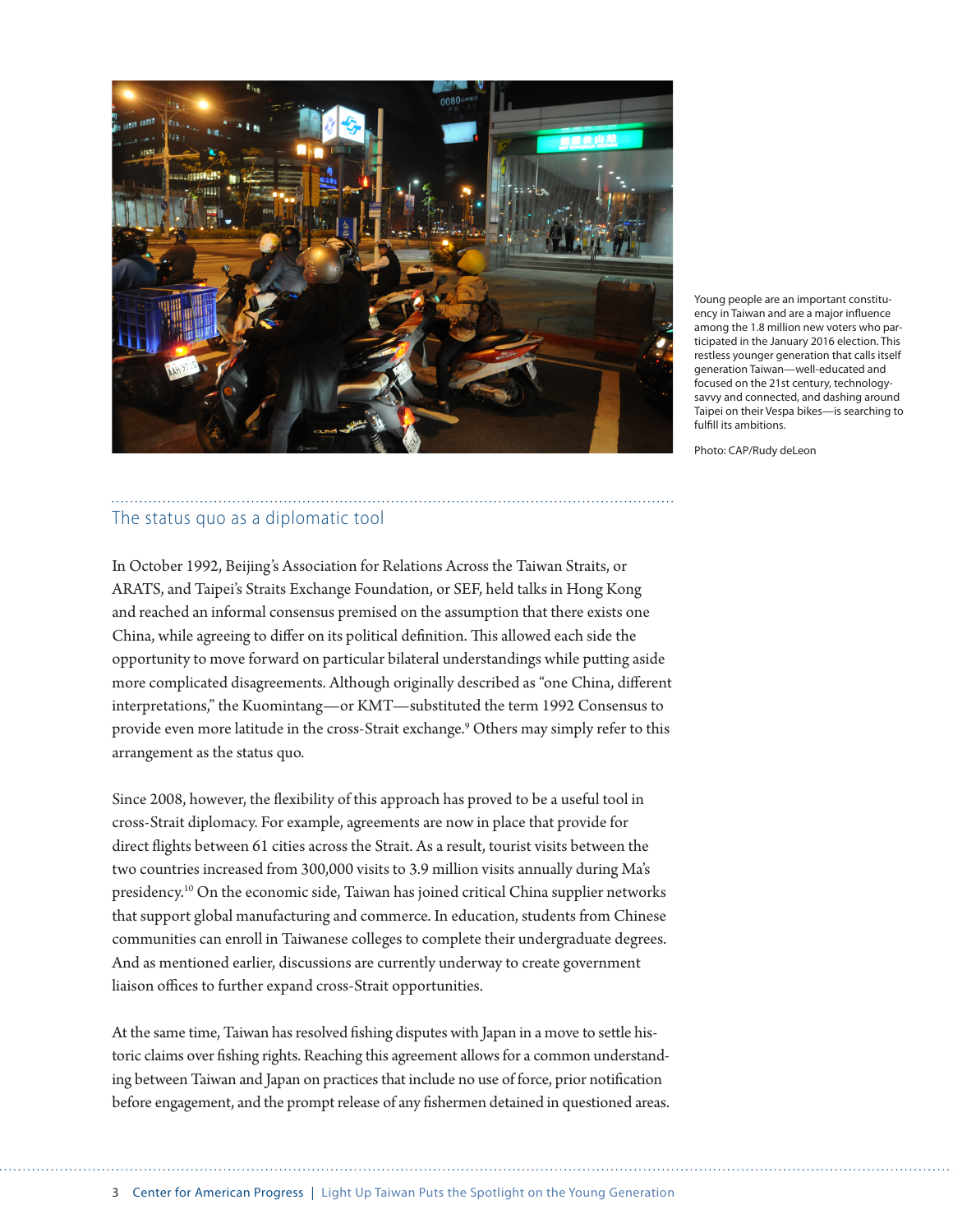On the security front, President Ma used the Singapore Summit in 2015 to present his views on the cross-Strait security environment during a press conference. He noted that the summit:

*… marked the first time our side could directly convey to the leader of mainland China our concerns about its military deployment against Taiwan, as well as Taiwan's international space, and demand that the mainland show goodwill and take concrete action. Our government will closely monitor the follow-up measures taken by mainland China, and hopes that it will take our people's concerns on security and dignity seriously.*<sup>11</sup>

Ma's comments at the Singapore Summit were consistent with the position outlined early in his administration through his three key principles of China-Taiwan engagement. The three principles were no use of force, no unification, and no independence. These remarks allowed for a cross-Strait baseline from which other issues could be discussed.

The status quo consensus has served as a constructive diplomatic tool for dialogue across the Strait, laying the groundwork for the important meeting between Ma and Xi at the Singapore Summit and allowing significant travel opportunities, economic development, and cultural exchange. The new Tsai administration will offer its own perspectives on the status quo, but as President Ma leaves office, he has set in place with the cross-Strait dialogue a diplomatic mechanism for constructive exchange going forward.



A delegation from the Center for American Progress visited Taiwan in November 2015, a few days after the cross-Strait meeting in Singapore. The CAP delegation was able to meet with representatives of the Kuomintang, or KMT, and the Democratic Progressive Party, or DPP. Additionally, the delegation met with senior representatives of the Taiwan Foreign Ministry, Ministry of Defense, National Security Council, and Ministry of Economic Affairs. The delegation was also able to meet with President Ma Ying-jeou for a full exchange on major policy issues. CAP Senior Fellow Rudy deLeon is pictured with President Ma in his office.

Photo: Taipei Economic and Cultural Representative Office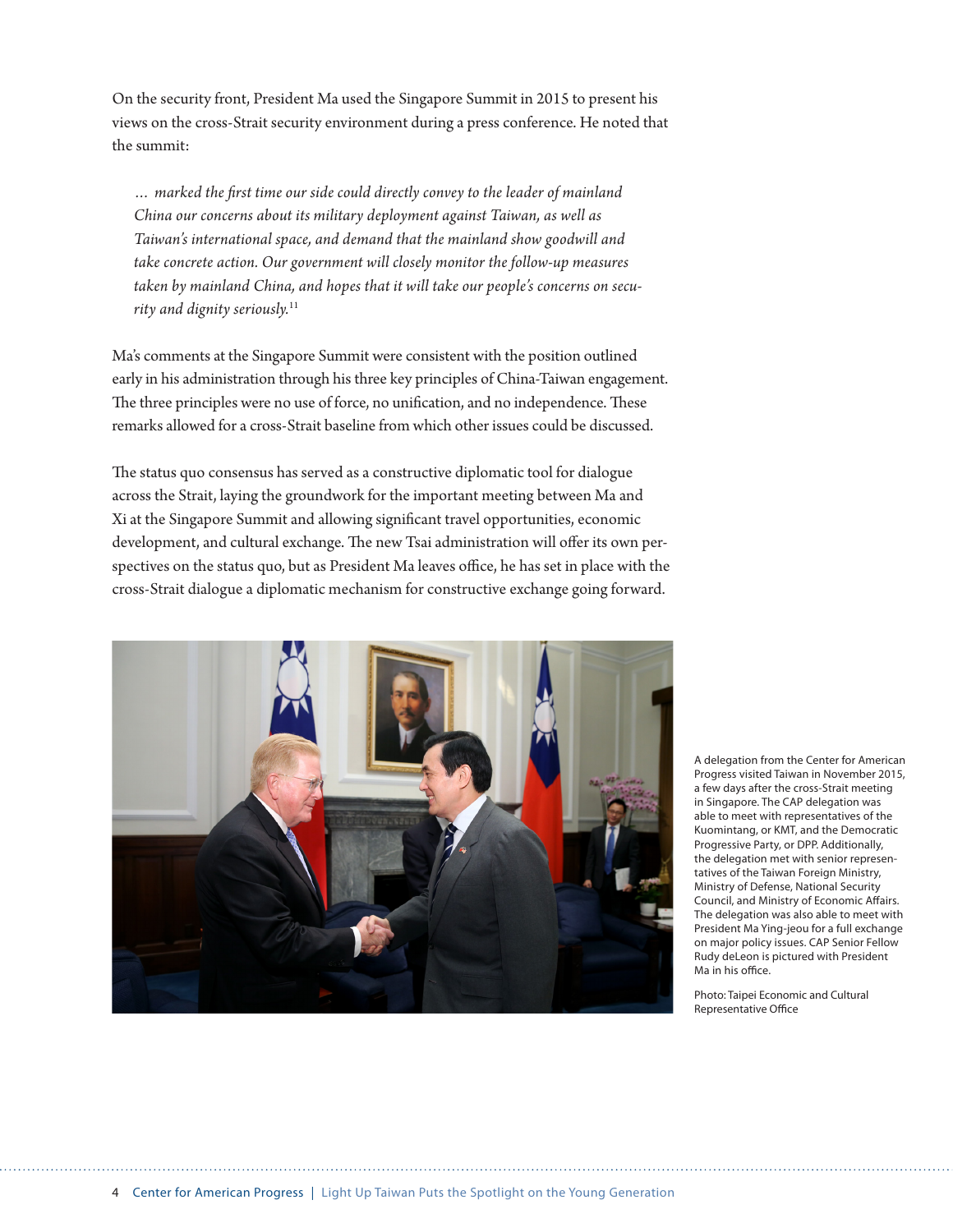## 'No surprises' builds trust

It is a bit ironic that policy transparency became an issue in Taiwan's presidential election campaigns. Taiwan's unique parliamentary structures between the president and the legislative body can make domestic political exchange an issue within itself. But from the perspective of international relations—particularly among Washington, Beijing, and Tokyo—the eight years of the Ma presidency have been marked by clear communication and exchange. A diplomatic "no surprises" strategy on the part of President Ma and his team allowed complicated diplomatic transactions to be completed. Whether it was a fishing agreement with Japan, the cross-Strait summit in Singapore, or the complicated security exchange for Taiwan relations authorized by the U.S. Congress, the foreign ministry in Taipei was sure-footed, straightforward, and aboveboard; in short, there were no surprises. This was in contrast to prior Taiwanese administrations, from which policy announcements could be unpredictable and sometimes problematic.

The internal political dialogue in Taiwan is dynamic and unconstrained. It is an approach that is to be admired in the region and is expected in a democracy. The degree of transparency between domestic branches of government can be debated and open to interpretation. But a practice of "no surprises" in complicated diplomacy is a trait to be respected and acknowledged and is an important contribution.

President Ma's strategy of "no surprises" allowed both Beijing and Washington to separately work with Taiwan and to have confidence that their engagement would not produce a cross-Strait crisis because of unanticipated policy changes or announcements.

## The Taiwan transition: A celebration

It was U.S. President John F. Kennedy who noted in his inaugural address that a transition of governments is more than a political victory—it is "a celebration of freedom."12 That is the opportunity that awaits President-elect Tsai as she forms a new government.

Across the Strait, officials in Beijing would do well to respect the peaceful transition of governments in Taiwan and adopt their own form of outgoing President Ma's policy of "no surprises."

Each side of the Strait has a vested interest in maintaining the status quo, even as they work on issues that are regional in nature. On both sides of the Strait, the key challenge is providing jobs and opportunities for the skilled human capital represented in the rising Millennial generation that is ready to make its mark at home and with the rest of the world. That is the challenge. That is the opportunity.

*Rudy deLeon is a Senior Fellow with the National Security and International Policy team at the Center for American Progress.*